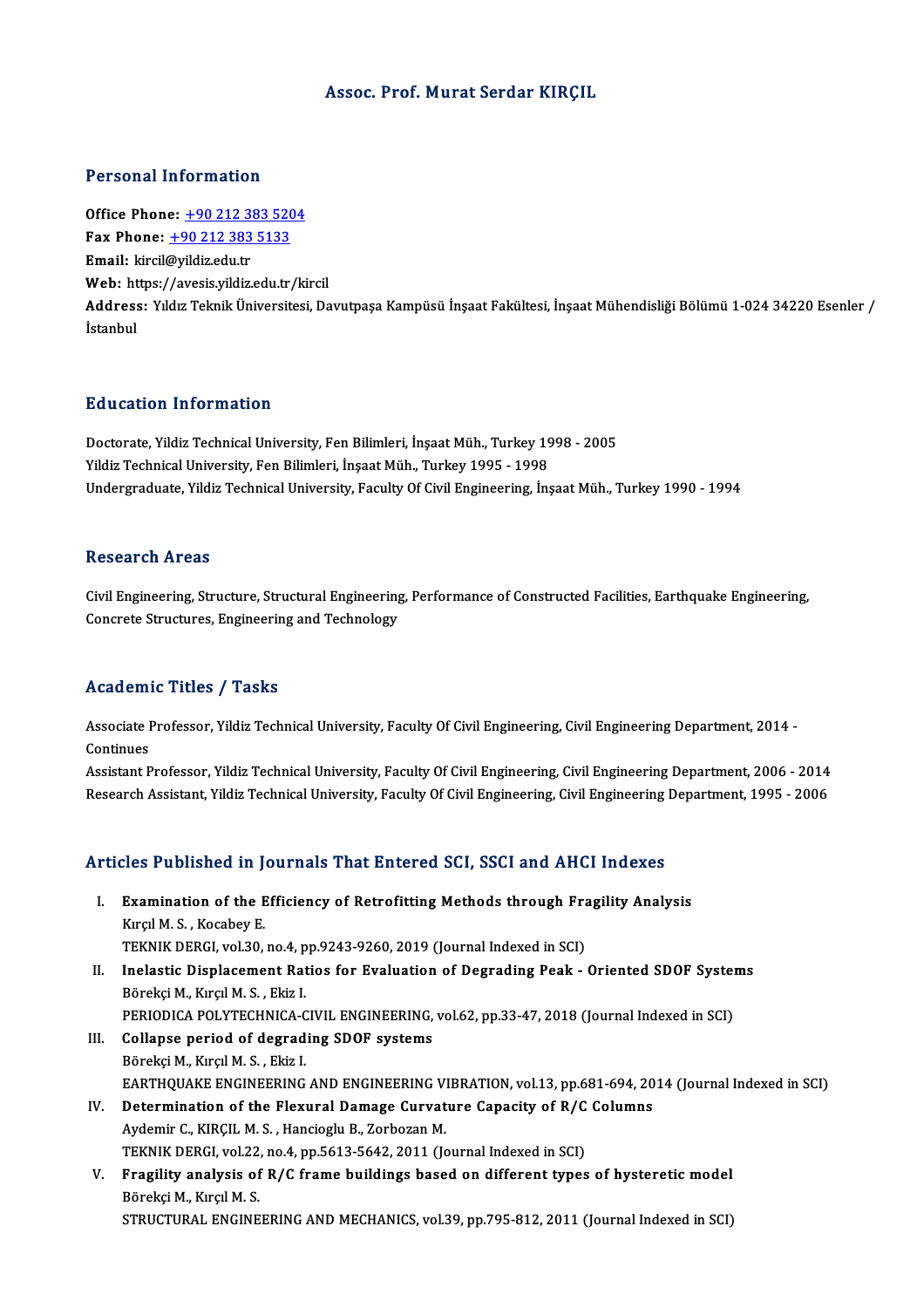VI. Fragility analysis of mid-rise R/C frame buildings<br>Kingl M.S. Bolat 7 **Fragility analysis<br>Kırçıl M. S. , Polat Z.<br>ENGINEEDING STPI** Kırçıl M. S. , Polat Z.<br>ENGINEERING STRUCTURES, vol.28, no.9, pp.1335-1345, 2006 (Journal Indexed in SCI)

### Articles Published in Other Journals

- rticles Published in Other Journals<br>I. Assessment of Collapse Potential of DegradingSDOF Systems<br>Päreksi M. Kursl M. S Assessment of Colla<br>Börekçi M., Kırçıl M. S.<br>International Journal International Journal of Civil and Environmental Engineering, vol.9, pp.468-472, 2015 (Refereed Journals of Other<br>Institutions) Börekçi M., Kırçıl M. S. International Journal of Civil and Environmental Engineering, vol.9, pp.468-472<br>Institutions)<br>II. Evaluation of Inelastic Displacement Ratios of Bilinear SDOF Systems<br>Përeksi M. Kugul M. S. Fligt İ
- Institutions)<br><mark>Evaluation of Inelastic Dis</mark><br>Börekçi M., Kırçıl M. S. , Ekiz İ.<br>Sisma Journal of Engineering Sigma Journal of Engineering and Natural Sciences, vol.32, no.2, pp.189-199, 2014 (National Refreed University<br>Journal) Börekçi M., Kırçıl M. S., Ekiz İ.

## Refereed Congress / Symposium Publications in Proceedings

efereed Congress / Symposium Publications in Proceedings<br>I. Dayanım ve Rijitlik Azalmasının TSD Sistemlerin Elastik Ötesi Yerdeğiştirme Sabiti Üzerine Etkisi<br>KIRCU M.S. EKİZ İ Noon Göngress<br>Dayanım ve Rijitlil<br>KIRÇIL M. S. , EKİZ İ.<br>9. Ulucal Danram Mü Dayanım ve Rijitlik Azalmasının TSD Sistemlerin El<br>KIRÇIL M. S. , EKİZ İ.<br>8. Ulusal Deprem Mühendisliği Konferansı, 01 May 2015<br>Effectiveness of EBB Strengthening en Fertheueke

- KIRÇIL M. S. , EKİZ İ.<br>8. Ulusal Deprem Mühendisliği Konferansı, 01 May 2015<br>II. Effectiveness of FRP Strengthening on Earthquake Performance of a RC Infilled Frame Structure<br>KIRCIL M. S. PÖREKCİ M. KESKİN B. S. O 8. Ulusal Deprem Mühendisliği Konferansı<br>Effectiveness of FRP Strengthening o<br>KIRÇIL M. S. , BÖREKÇİ M., KESKİN R. S. O.<br>Besent Advances in Farthauelia Engineeri Effectiveness of FRP Strengthening on Earthquake Performance of a RC Infilled Frai<br>KIRÇIL M. S., BÖREKÇİ M., KESKİN R. S. O.<br>Recent Advances in Earthquake Engineering and Structural Dynamics, Vienna, 01 August 2013<br>Seismis
	- Recent Advances in Earthquake Engineering and Structural Dynamics, Vienna, 01 August 2013
- KIRÇIL M. S., BÖREKÇİ M., KESKİN R. S. O.<br>Recent Advances in Earthquake Engineering and Structural Dynamics, Vienna,<br>III. Seismic Performance Evaluation of A Post-Tensioned Frame Building<br>KIRCIL M. S., ULUSOY S. İ. Seismic Performance Evaluation of A Post-Tensioned Frame Building<br>KIRÇIL M. S. , ULUSOY S. İ.<br>4th International Conference on Computational Methods in Structural Dynamics & Earthquake Engineering, Cos,<br>01 Iune 2012 KIRÇIL M. S. , I<br>4th Internation<br>01 June 2013<br>Estimation o 4th International Conference on Computational Methods in Structural Dynamic<br>01 June 2013<br>IV. Estimation of Characteristic Period for Energy Based Seismic Design<br>POLATZ KIPCU M S
- 01 June 2013<br><mark>Estimation of Chara</mark><br>POLAT Z., KIRÇIL M. S.<br>The 2008 Seismis Fasi Estimation of Characteristic Period for Energy Based Seismic Design<br>POLAT Z., KIRÇIL M. S.<br>The 2008 Seismic Engineering International Conference commemorating the 1908 Messina and Reggio Calabria<br>Farthaugka (MERCEA'09), Ra POLAT Z., KIRÇIL M. S.<br>The 2008 Seismic Engineering International Conference commemoratin<br>Earthquake (MERCEA'08), Reggio Calabria & Messina, 01 August 2008<br>Betenerme Kelenlande Performane Dežerlendirmesi isin Anelit The 2008 Seismic Engineering International Conference commemorating the 1908 Messin<br>Earthquake (MERCEA'08), Reggio Calabria & Messina, 01 August 2008<br>V. Betonarme Kolonlarda Performans Değerlendirmesi için Analitik Bir İrd
- Earthquake (MERCEA'08)<br>Betonarme Kolonlarda<br>AYDEMİR C., KIRÇIL M. S.<br>7 Huslararası İnsaat Müh Betonarme Kolonlarda Performans Değerlendirmesi için Analitik Bir İrdeleme<br>AYDEMİR C., KIRÇIL M. S.<br>7.Uluslararası İnşaat Mühendisliğinde Gelişmeler Konferansı, İstanbul, 01 October 2006<br>Enasility Analysis of B./C Erames o
- AYDEMİR C., KIRÇIL M. S.<br>7.Uluslararası İnşaat Mühendisliğinde Gelişmeler Kon<br>VI. Bragility Analysis of R/C Frames on Firm Sites<br>ERIRCIL M. S. HANGIQĞLU P 7.Uluslararası İnşaat Mühenc<br>Fragility Analysis of R/C<br>KIRÇIL M. S. , HANCIOĞLU B.<br><sup>9th HS</sup> National Conference ( Fragility Analysis of R/C Frames on Firm Sites<br>KIRÇIL M. S. , HANCIOĞLU B.<br>8th US National Conference on Earthquake Engineering, San Francisco, 01 April 2006<br>Seismis Behabilitation: A Case Study. KIRÇIL M. S. , HANCIOĞLU B.<br>8th US National Conference on Earthquak<br>VII. Seismic Rehabilitation: A Case Study<br>VIPCU M. S. HANCIOĞLU B. POLAT Z
- 8th US National Conference on Earthqu<br>Seismic Rehabilitation: A Case Stud<br>KIRÇIL M. S. , HANCIOĞLU B., POLAT Z.<br>International Conference on Concrete l Seismic Rehabilitation: A Case Study<br>International Conference on Concrete Repair, Rehabilitation and Retrofitting, Cape Town, 01 October 2005<br>International Conference on Concrete Repair, Rehabilitation and Retrofitting, Ca KIRÇIL M. S. , HANCIOĞLU B., POLAT Z.<br>International Conference on Concrete Repair, Rehabilitation and Retrofitting, Cape Town, 01 October 2005<br>VIII. Mevcut Taşıyıcı Sisteme Ard-germeli Çerçeveler Eklenerek Güçlendirilmiş B
	-
- International Conference on Concrete Repair, Rehabilitation and Retrofitti<br>Mevcut Taşıyıcı Sisteme Ard-germeli Çerçeveler Eklenerek Güçler<br>Güvenliğinin Doğrusal Olmayan Statik Analizle Değerlendirilmesi<br>KIRCU M.S., HANCIOČ Mevcut Taşıyıcı Sisteme Ard-germeli Ç<br>Güvenliğinin Doğrusal Olmayan Statik<br>KIRÇIL M. S. , HANCIOĞLU B., DOYRANLI B.<br>6 Uluslararası İnsast Mühandisliğində Colia Güvenliğinin Doğrusal Olmayan Statik Analizle Değerlendirilmesi<br>KIRÇIL M. S. , HANCIOĞLU B., DOYRANLI B.<br>6.Uluslararası İnşaat Mühendisliğinde Gelişmeler Konferansı, İstanbul, 01 October 2004<br>Celeneksel Yöntemlerle Cüslend KIRÇIL M. S. , HANCIOĞLU B., DOYRANLI B.<br>6.Uluslararası İnşaat Mühendisliğinde Gelişmeler Konferansı, İstanbul, 01 October 2004<br>IX. Geleneksel Yöntemlerle Güçlendirilmiş Bir Yapının Doğrusal Olmayan Statik Analizle<br>Değerle

## 6.Uluslararası İnşaat<br>Geleneksel Yönten<br>Değerlendirilmesi<br>EURCU M.S. HANCL Geleneksel Yöntemlerle Güçlendiri<br>Değerlendirilmesi<br>KIRÇIL M. S. , HANCIOĞLU B., POLAT Z.<br>E Ulusal Denrem Mühendialiği Kenfere

Değerlendirilmesi<br>KIRÇIL M. S. , HANCIOĞLU B., POLAT Z.<br>5.Ulusal Deprem Mühendisliği Konferansı, İstanbul, 01 May 2003